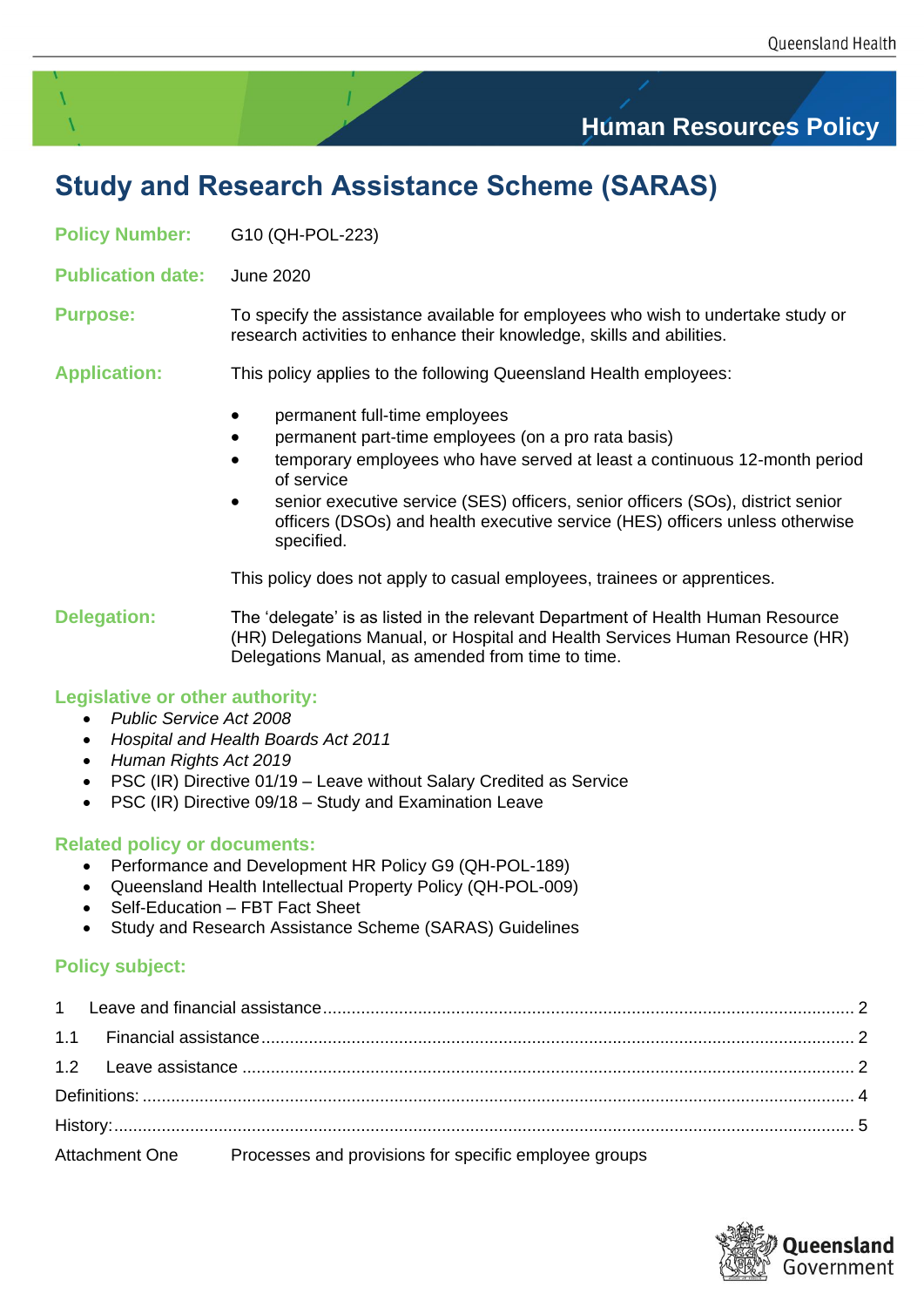### <span id="page-1-0"></span>**1 Leave and financial assistance**

Queensland Health offers financial and leave assistance under the Study and Research Assistance Scheme (SARAS) to assist employees who are pursuing courses of study and research projects.

Three categories of assistance are available to employees studying approved courses - essential, highly desirable and desirable (as defined in the definitions section). The delegate is to determine and approve the categories of assistance to be provided to the employee.

The leave and financial assistance outlined in this policy is applicable to part-time employees on a pro rata basis at the appropriate ratio of part-time hours. For example, three days per week would attract 3/5 amount of available leave and financial assistance.

## <span id="page-1-1"></span>**1.1 Financial assistance**

Financial reimbursement is to assist employees pay tuition fees, higher education contribution scheme (HECS-HELP), FEE-HELP and other directly related fees. Approval for financial assistance is at the discretion of the delegate and all funding for approved study and research assistance is to be borne by the relevant business unit.

The maximum financial assistance that can be provided is as follows:

| <b>Essential</b>        | No limit on reimbursement of all course and associated costs (e.g.<br>travel expenses, field trips, laboratory fees, etc). |
|-------------------------|----------------------------------------------------------------------------------------------------------------------------|
| <b>Highly desirable</b> | Payment of course costs up to a maximum of \$2,000 per year, or<br>\$500 per subject/course.                               |
| <b>Desirable</b>        | Payment of course costs to a maximum of \$800 per year, or \$200<br>per subject/course.                                    |

Financial payment is conditional upon employees passing the subject/s undertaken and/or meeting the requirements of their educational institution during the semester/year.

Irrespective of the category of assistance, SARAS financial reimbursement does not cover,

- membership fees for professional associations
- textbooks, handbooks, periodicals
- reimbursement of late fees and other fines/penalties levied by an institution
- paid leave or financial assistance for an employee repeating a subject, unless the delegate considers that extenuating circumstances caused, or largely contributed to, failure to pass the subject. Such situations may include an extended illness, pregnancy or personal issue.

## <span id="page-1-2"></span>**1.2 Leave assistance**

Leave assistance is provided to assist employees in balancing work and study or research requirements.

Maximum amounts of leave have been determined in Table One and approval is subject to the discretion of the delegate. All categories of leave are non-accumulative

SARAS leave is only granted for normal working days/hours of a part-time employee and at the appropriate ratio of part-time hours.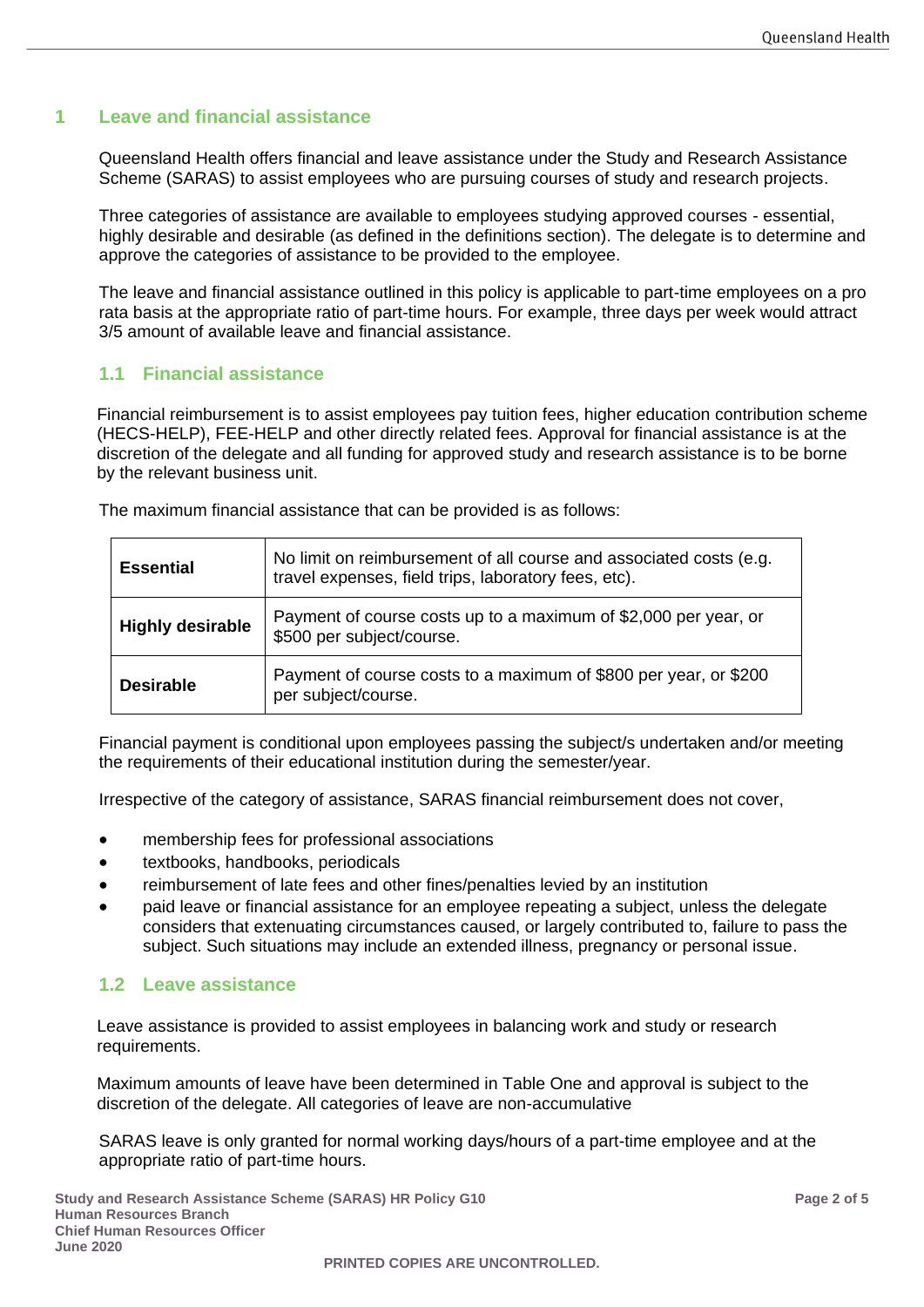# **Table One: SARAS leave assistance**

| <b>Type of leave</b>                                                                                                                                                                                             | <b>Essential</b>                        | <b>Highly Desirable</b>                                                                                                                                                                                                                                       | <b>Desirable</b>                                                                                                                                                                                                                         |
|------------------------------------------------------------------------------------------------------------------------------------------------------------------------------------------------------------------|-----------------------------------------|---------------------------------------------------------------------------------------------------------------------------------------------------------------------------------------------------------------------------------------------------------------|------------------------------------------------------------------------------------------------------------------------------------------------------------------------------------------------------------------------------------------|
| <b>Study Leave</b><br>- preparation for<br>examinations, assignments<br>and other course<br>assessment requirements.                                                                                             | <b>Unpaid leave</b><br>- no limit $a$ . | Maximum of 15 days<br>unpaid leave per year <sup>a</sup> .                                                                                                                                                                                                    | Maximum of 10 days<br>unpaid leave per year<br>$^a.$                                                                                                                                                                                     |
| <b>Course Attendance Leave</b><br>- attendance at courses<br>during work hours (including<br>necessary travel time),<br>provided attendance<br>requirements are not<br>available outside work hours.             | Paid leave -<br>no limit.               | Paid leave up to a<br>maximum of eight hours<br>per week *#.                                                                                                                                                                                                  | Paid leave up to a<br>maximum of five hours<br>per week *.                                                                                                                                                                               |
| Post-graduate research<br>based programs Leave<br>- research activities i.e.<br>surveys, interviews and focus<br>groups (including necessary<br>travel time) that cannot be<br>undertaken outside work<br>hours. | Paid leave -<br>no limit.               | Paid leave up to a<br>maximum of eight hours<br>per week *#.                                                                                                                                                                                                  | Paid leave up to a<br>maximum of five hours<br>per week *.                                                                                                                                                                               |
| <b>Examination Leave</b><br>- examinations held within<br>work hours (including<br>necessary travel time).                                                                                                       | Paid leave -<br>no limit ^.             | Paid leave - no limit ^.                                                                                                                                                                                                                                      | Paid leave - no limit ^.                                                                                                                                                                                                                 |
| <b>Residential or Practical</b><br><b>School Leave</b>                                                                                                                                                           | Paid leave -<br>no limit.               | Compulsory attendance -<br>up to a maximum of 20<br>days per year paid leave,<br>with the remainder to be<br>without pay.<br>Non-compulsory<br>attendance - up to 25 days<br>per year leave without pay<br>or debited to<br>recreation/long service<br>leave. | Compulsory<br>attendance - up to a<br>maximum of five days<br>per year paid leave,<br>with the remainder to<br>be without pay.<br>Non-compulsory<br>attendance - leave<br>without pay or debited<br>to recreation/long<br>service leave. |

ª *Employees may also use flex/accrued time (if applicable) or access annual/recreation leave or long service leave (full/part day or on half pay) for study purposes subject to the discretion of the delegate.*

*\* This excludes the minimum period allowed for lunch (or equivalent) e.g. a maximum of 1.5 hours leave between 12 noon and 2:00pm. The leave may be granted to employees on variable working hours (flex time) between the hours of 9:00am and 5:00pm. Employees not on variable working hours (e.g. those on standard hours, shift work, etc) may take the leave during their normal hours of duty.* 

*# Employees are required to work standard hours in those weeks where the leave exceeds five hours per week. An employee on variable working hours can seek course attendance/post-graduate research leave for the whole or part of course attendance requirements/research activities. In this way, the employee can avoid exceeding five hours leave per week and having to work standard hours.*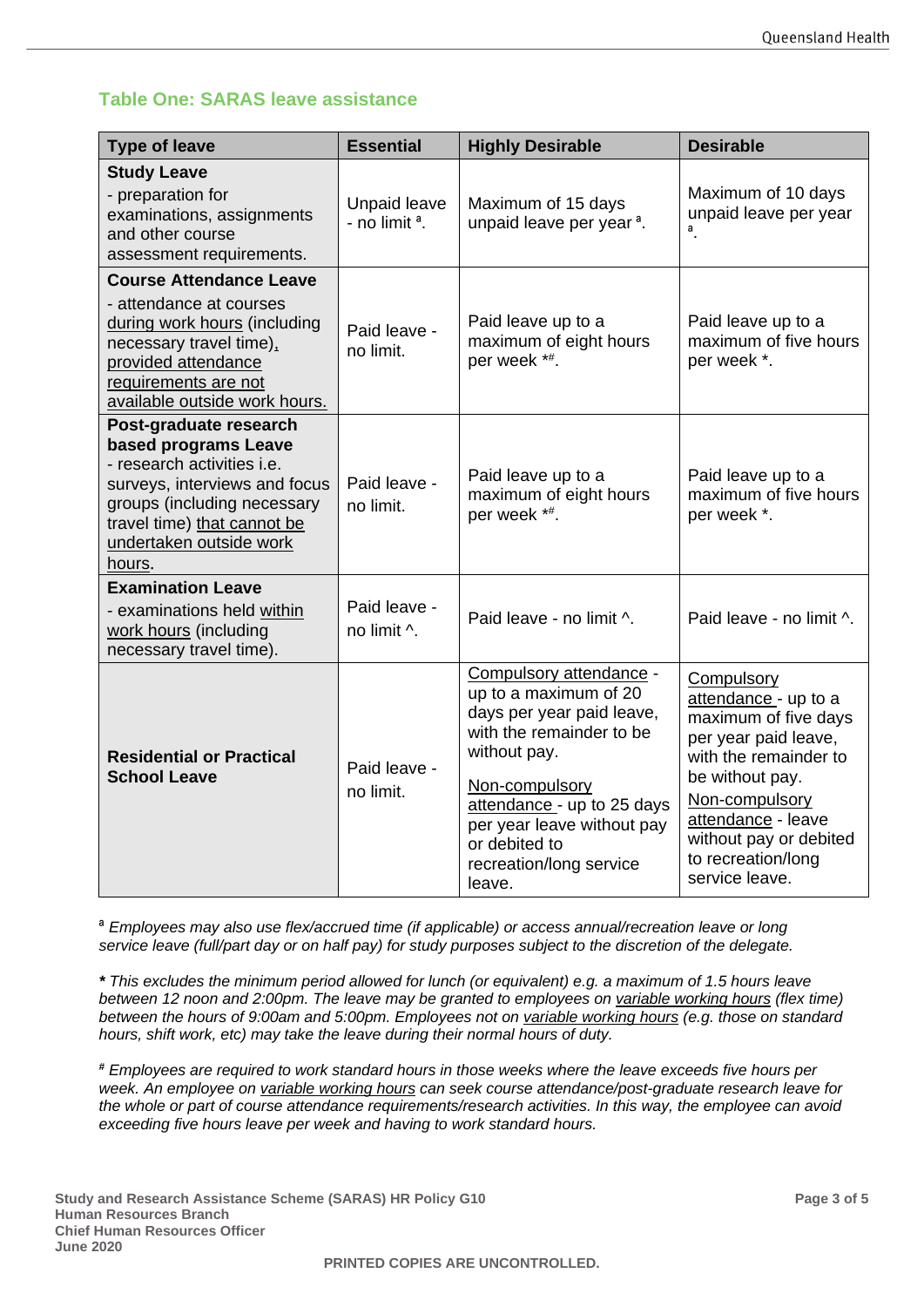*^ Available for examinations held on work days between 9:00am and 5:00pm, or other approved standard hours of duty, provided the examination requirements cannot be satisfied outside these hours. This excludes the minimum period allowed for lunch (or equivalent) e.g. a maximum of 1.5 hours leave between 12 noon and 2:00pm.*

### <span id="page-3-0"></span>**Definitions:**

| <b>Essential</b>      | This is the highest category of SARAS assistance and is used to<br>assist in gaining mandatory qualifications for an employee's current<br>job roles and/or is a requirement for continued employment. Approval<br>under the essential category is rare, unless a case for exceptional<br>circumstances can be identified. There are very few mandatory<br>qualifications required for administrative and operational stream jobs,<br>and employees in the professional and technical streams would<br>normally require mandatory qualifications to be completed prior<br>to appointment. |
|-----------------------|-------------------------------------------------------------------------------------------------------------------------------------------------------------------------------------------------------------------------------------------------------------------------------------------------------------------------------------------------------------------------------------------------------------------------------------------------------------------------------------------------------------------------------------------------------------------------------------------|
|                       | Examples of when approval for the essential category is applicable<br>are:                                                                                                                                                                                                                                                                                                                                                                                                                                                                                                                |
|                       | • the technical requirements of a job change, and the incumbent is<br>required to upgrade qualifications to meet the new requirements<br>indigenous health workers are required to undertake a Certificate<br>III in Indigenous Primary Health Care under mandatory<br>requirements for their position.                                                                                                                                                                                                                                                                                   |
| Highly desirable      | This category of SARAS is used when the study or research is one or                                                                                                                                                                                                                                                                                                                                                                                                                                                                                                                       |
|                       | more of the following:<br>• the most cost effective method of developing skills and knowledge<br>of direct relevance to the employee's current and/or changing job<br>role, and which will provide a direct and immediate advantage to<br>the work unit                                                                                                                                                                                                                                                                                                                                   |
|                       | • specific assistance to the department in meeting its corporate<br>objectives and outcomes                                                                                                                                                                                                                                                                                                                                                                                                                                                                                               |
|                       | provides skills which are assessed as being highly desirable in the<br>work area and there is a general need for such skills.                                                                                                                                                                                                                                                                                                                                                                                                                                                             |
| <b>Desirable</b>      | This category of SARAS is applied when the study or research is one<br>or more of the following:                                                                                                                                                                                                                                                                                                                                                                                                                                                                                          |
|                       | • the focus is on improving general education levels for departmental<br>benefit                                                                                                                                                                                                                                                                                                                                                                                                                                                                                                          |
|                       | developing personal skills for general application and future job<br>roles in public sector employment                                                                                                                                                                                                                                                                                                                                                                                                                                                                                    |
|                       | • assisting an individual to pursue a different career path either<br>within the department or the public sector                                                                                                                                                                                                                                                                                                                                                                                                                                                                          |
|                       | • provides skills that may assist the employee to perform their work<br>but there is already an abundance of the skills available (i.e. not<br>critical to the work unit).                                                                                                                                                                                                                                                                                                                                                                                                                |
| <b>Standard hours</b> | For the purpose of this policy, standard hours are based on relevant<br>legislation, Awards, Agreements etc.                                                                                                                                                                                                                                                                                                                                                                                                                                                                              |
| Course of study       | An accredited/formal course of study or research at a recognised<br>educational institution, including single subjects which may not result<br>in an accredited qualification.                                                                                                                                                                                                                                                                                                                                                                                                            |
| FEE-HELP              | FEE - Higher Education Loan Program - A loan available to eligible<br>fee-paying students by the Australian Government to help pay part of<br>their tuition fees.                                                                                                                                                                                                                                                                                                                                                                                                                         |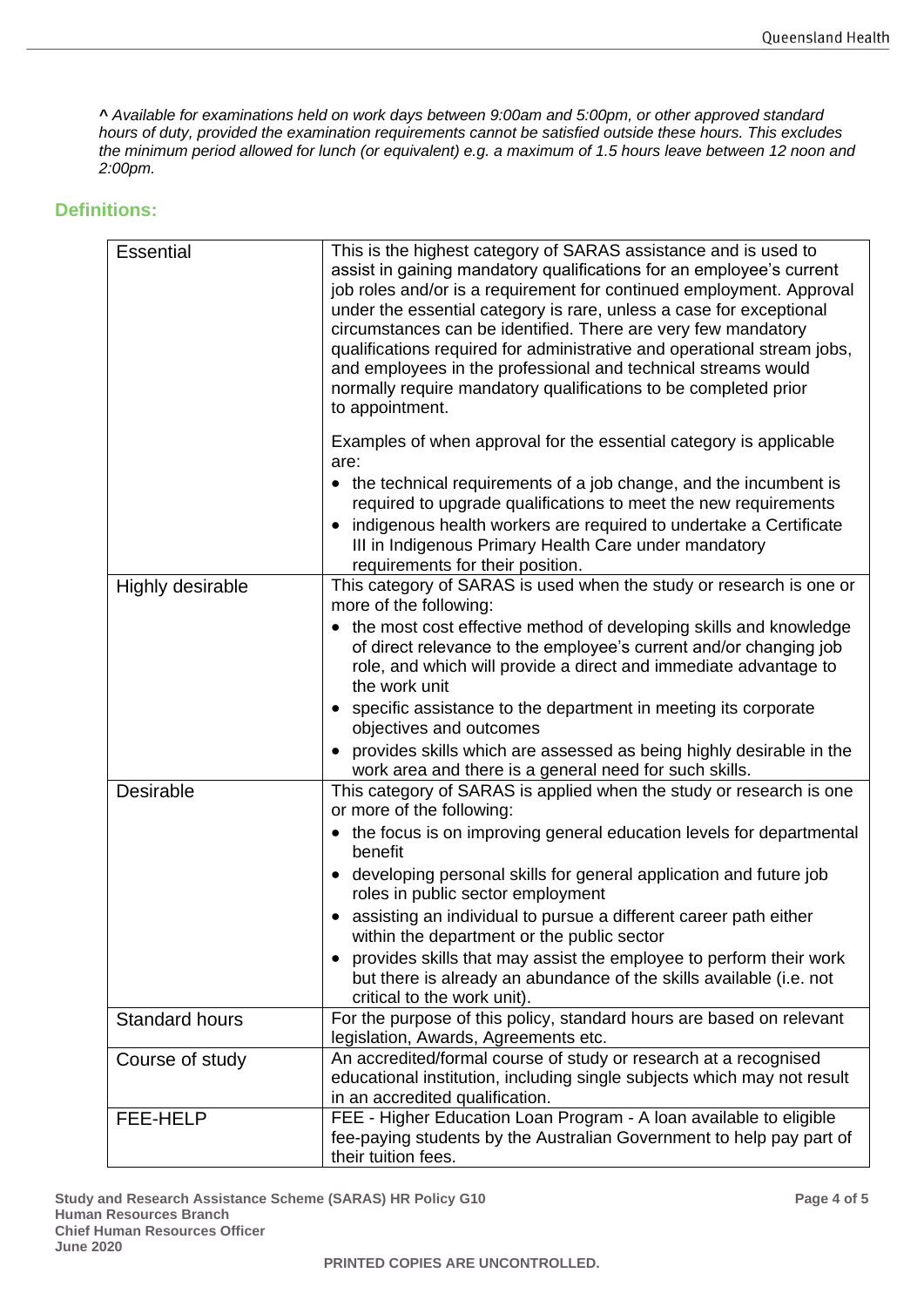| <b>HECS-HELP</b> | Higher Education Contribution Scheme - Higher Education Loan<br>Program - An Australian Government Ioan available to eligible<br>students enrolled in supported places to cover all or part of the<br>student contribution amount. |
|------------------|------------------------------------------------------------------------------------------------------------------------------------------------------------------------------------------------------------------------------------|
| Student          | A person undertaking research or studying under instruction at an<br>educational institution, university or other place of higher education or<br>technical training.                                                              |

# <span id="page-4-0"></span>**History:**

| <b>June 2020</b> | Policy:<br>$\bullet$<br>formatted as part of the HR Policy review              |
|------------------|--------------------------------------------------------------------------------|
|                  | amended to update references and naming conventions                            |
|                  | application amended as a result of changes outlined in the                     |
|                  | Hospital and Health Boards (Changes to Prescribed Services)                    |
|                  | Amendment Regulation 2019.                                                     |
| March 2014       | Policy formatted and sections re-ordered as part of the HR Policy<br>$\bullet$ |
|                  | Simplification project.                                                        |
|                  |                                                                                |
|                  | Policy amended to:<br>$\bullet$                                                |
|                  | moved SARAS assistance categories into definitions section                     |
|                  | summarised SARAS leave assistance into Table One                               |
|                  | removed duplication of intellectual property and tax                           |
|                  | implications information - refer to relevant QH policies.                      |
|                  | removed duplication of leave without pay credited as service                   |
|                  | information - refer to Directive 7/08 - Leave without Salary                   |
|                  | <b>Credited as Service</b>                                                     |
|                  | removed transition provisions                                                  |
|                  | updated references and naming conventions.                                     |
| April 2010       | Amended section 5 References to reflect Self Education - FBT<br>$\bullet$      |
|                  | Fact Sheet.                                                                    |
| May 2009         | Amended section 7 to include reference to new SARAS<br>$\bullet$               |
|                  | Guidelines.                                                                    |
|                  | Amended sections 7.1.1 and 8.1.1 to include leave for post-                    |
|                  | graduate research based programs.                                              |
| February 2008    | Amended section 8.4.4 to reflect SARAS leave instead of<br>$\bullet$           |
|                  | recreation leave.                                                              |
| August 2008      | Amended to correctly state the financial assistance amounts for<br>$\bullet$   |
|                  | desirable category in section 8.1.2 as \$800 per year or \$200 per             |
|                  | subject/course. These amounts are applicable from September                    |
|                  | 2007.                                                                          |
| <b>July 2008</b> | Developed as a result of the HR policy consolidation project.<br>$\bullet$     |
| Previous         |                                                                                |
|                  | IRM 3.7-13 SARAS - The Study and Research Assistance                           |
|                  | Scheme                                                                         |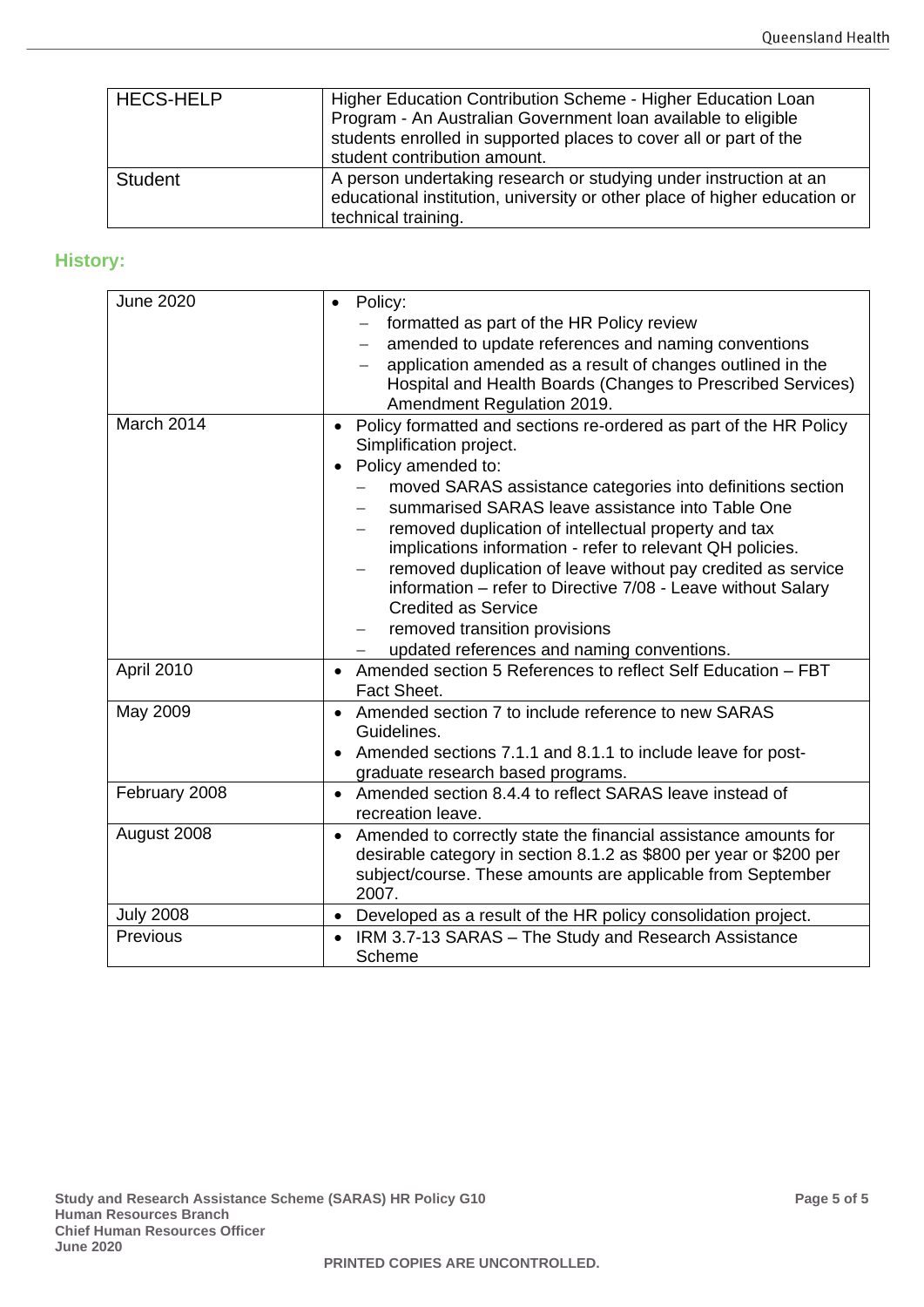# <span id="page-5-0"></span>**Attachment One – Processes and provisions for specific employee groups**

The following information is provided as the minimum mandatory standard practice, procedure or process to enable satisfactory compliance with this Queensland Health HR policy.

Local guidelines/procedures may be developed to facilitate implementation of this policy. Any local guidelines/procedures must be consistent with this policy and standard practice and ensure employee entitlements continue to be met.

## **1 Application process**

Step one: A SARAS Application for Assistance form is to be completed at least one month prior to the commencement of the course/program for each semester of study. When there are changes to the program of study detailed in the original SARAS application (including subject and/or semester time changes) an amended application is required.

Step two: The employee's supervisor recommends (or not recommends) SARAS, specifying the category of assistance to be provided noting any leave requirements.

Step three: The delegate approves/declines the application. Within the boundaries set by this policy, the delegate has the discretion to determine the type and length of leave granted, and/or the level of financial assistance provided. Granting of applications for SARAS leave and financial assistance is subject to organisational convenience and budget limitations.

Step four: A copy of the completed application is to be uploaded on *my*HR and a copy returned to the applicant for their reference.

The following is to apply regarding the provision of SARAS:

- SARAS is approved on a per semester basis.
- Notification for all leave (e.g. examination, study, course attendance) is to be provided in the appropriate manner (i.e. leave application) prior to leave being taken. This is to allow for suitable staffing arrangements to be made.
- Accrued recreation and long service leave credits do not need to be exhausted prior to taking SARAS leave, paid or unpaid.
- Requests for leave and/or financial assistance are not to be unreasonably refused. Business unit budgets and resources are to be managed to allow all applications for SARAS assistance to be considered in a fair and equitable manner.
- SARAS should be clearly linked to performance and development (PAD) through a learning and development plan. Refer to Performance and Development HR Policy G9 for information on PAD.
- Employees and managers have a shared responsibility to ensure minimal disruption to service delivery as a result of SARAS leave. When practicable, courses are to be undertaken at an institution as close as possible to where the employee works and in their own time.

### **2 Financial reimbursement of tuition fees/HECS- HELP etc.**

Claims for payment are to be submitted within 12 months of successful completion of the subjects for which payment is being claimed.

Financial payment is conditional upon employees passing the subjects undertaken and/or meeting the requirements of their educational institution during the semester/year. For example, if an employee studies two subjects, and fails one, payment is to be made on a pro rata basis (i.e. 50%).